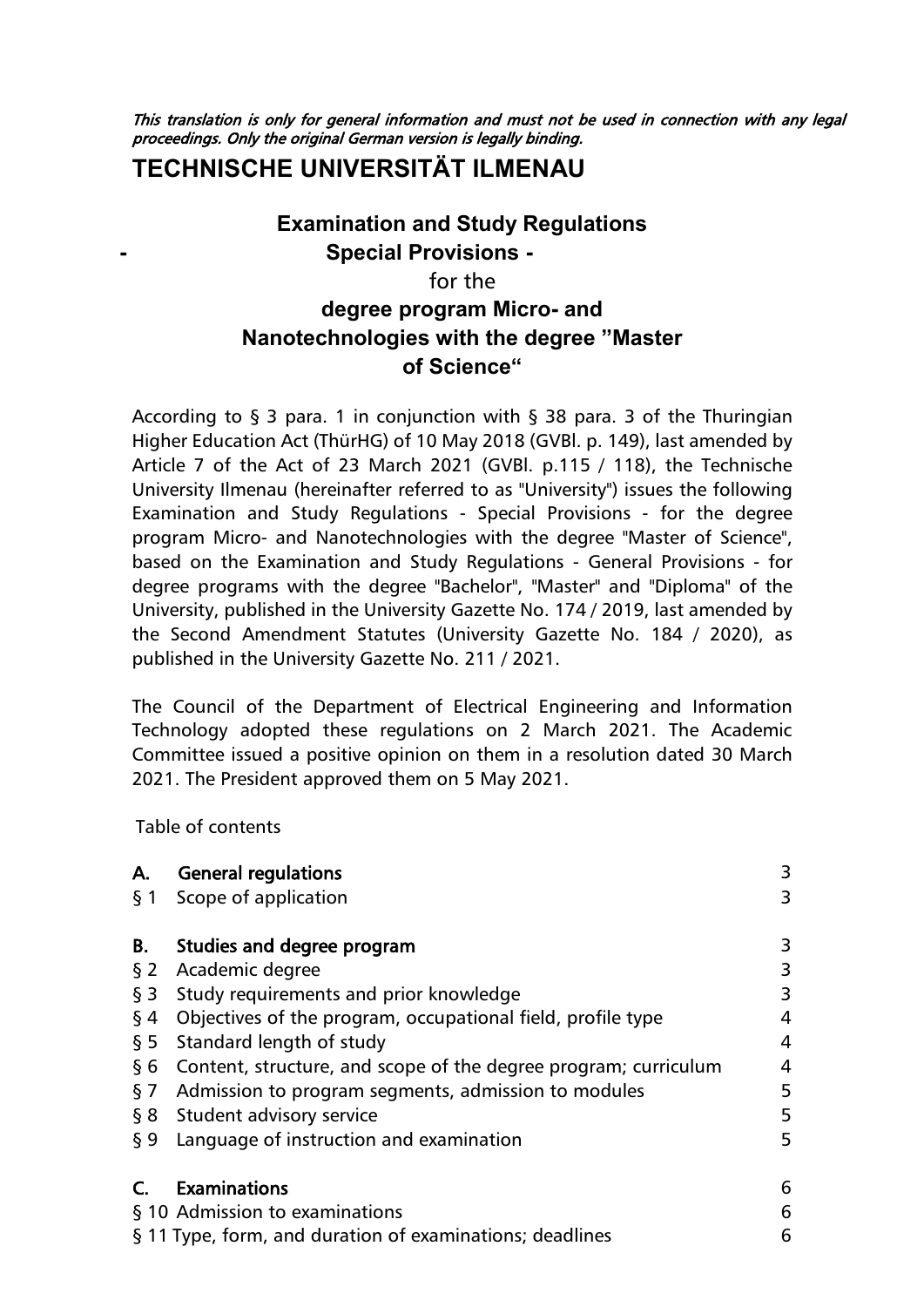| § 12 Second resit of examinations<br>§ 13 Grade improvement and free attempt (Freiversuch)<br>§ 14 Master's thesis<br>§ 15 Determination of the overall grade  | 6<br>6<br>8   |
|----------------------------------------------------------------------------------------------------------------------------------------------------------------|---------------|
| <b>Final regulations</b><br>D.<br>§ 16 Validity and termination of validity                                                                                    | 8<br>8        |
| Annex Special admission requirements<br>Annex Curriculum<br>Annex Profile description<br>Annex Competence goals and regulatory area elective course catalogues | 9<br>12<br>18 |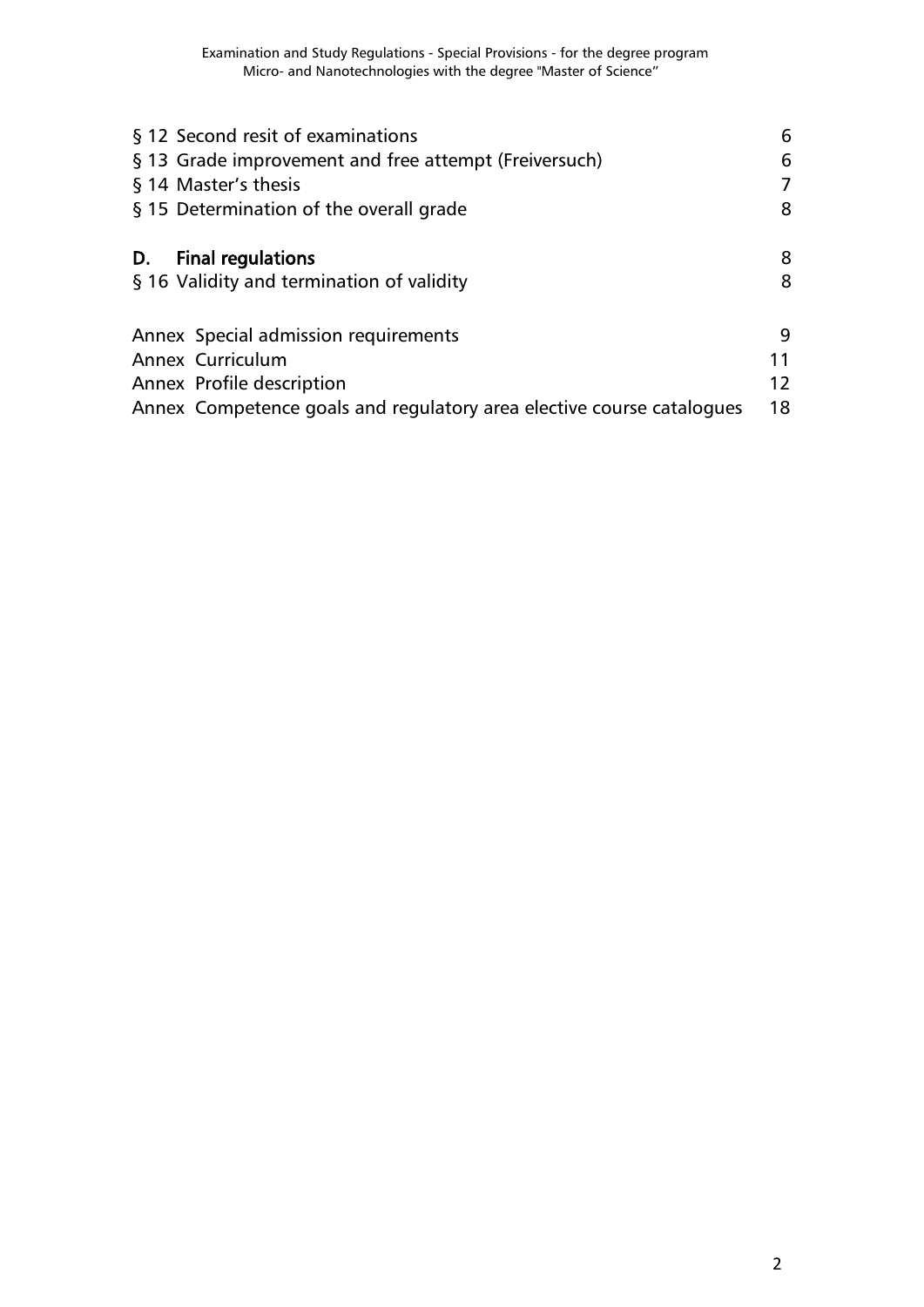### **A.** General regulations

### <span id="page-2-1"></span><span id="page-2-0"></span>[§ 1 Scope of application](#page-0-0)

(1) The Examination and Study Regulations - Special Provisions - for the degree program Micro- and Nanotechnologies with the degree "Master of Science" determine the contents, objective, structure and organization of the degree program as well as details of the examination procedure in the mentioned degree program on the basis of the Examination and Study Regulations - General Provisions - for degree programs with the degree "Bachelor", "Master" and "Diploma" of the University (PStO-AB), published in the University Gazette No. 174 / 2019 in the respective valid version. The annexes are part of these regulations.

(2) All references to persons and positions shall apply in the same way irrespective of gender.

#### **B.** Studies and degree program

#### <span id="page-2-3"></span><span id="page-2-2"></span>[§ 2 Academic degree](#page-0-0)

The university, on the proposal of the Department of Electrical Engineering and Information Technology, awards students who successfully complete this Master's program the academic degree

"Master of Science"

as further professionally qualifying academic degree.

### <span id="page-2-4"></span>[§ 3 Study requirements and prior knowledge](#page-0-0)

(1) In addition to the general admission requirements to a Master's degree program according to the Thuringian Higher Education Act, the further admission requirements for this degree program shall apply as specified in the annex "Special Admission Requirements".

(2) For modules in a language of instruction and examination other than English (§ paragraph 1) as well as for double degree programs (§ 9 paragraph 2), it is recommended to be proficient in the language of instruction and examination at C1 level according to the Common European Framework of Reference for Languages (CEFR) to successfully complete the program.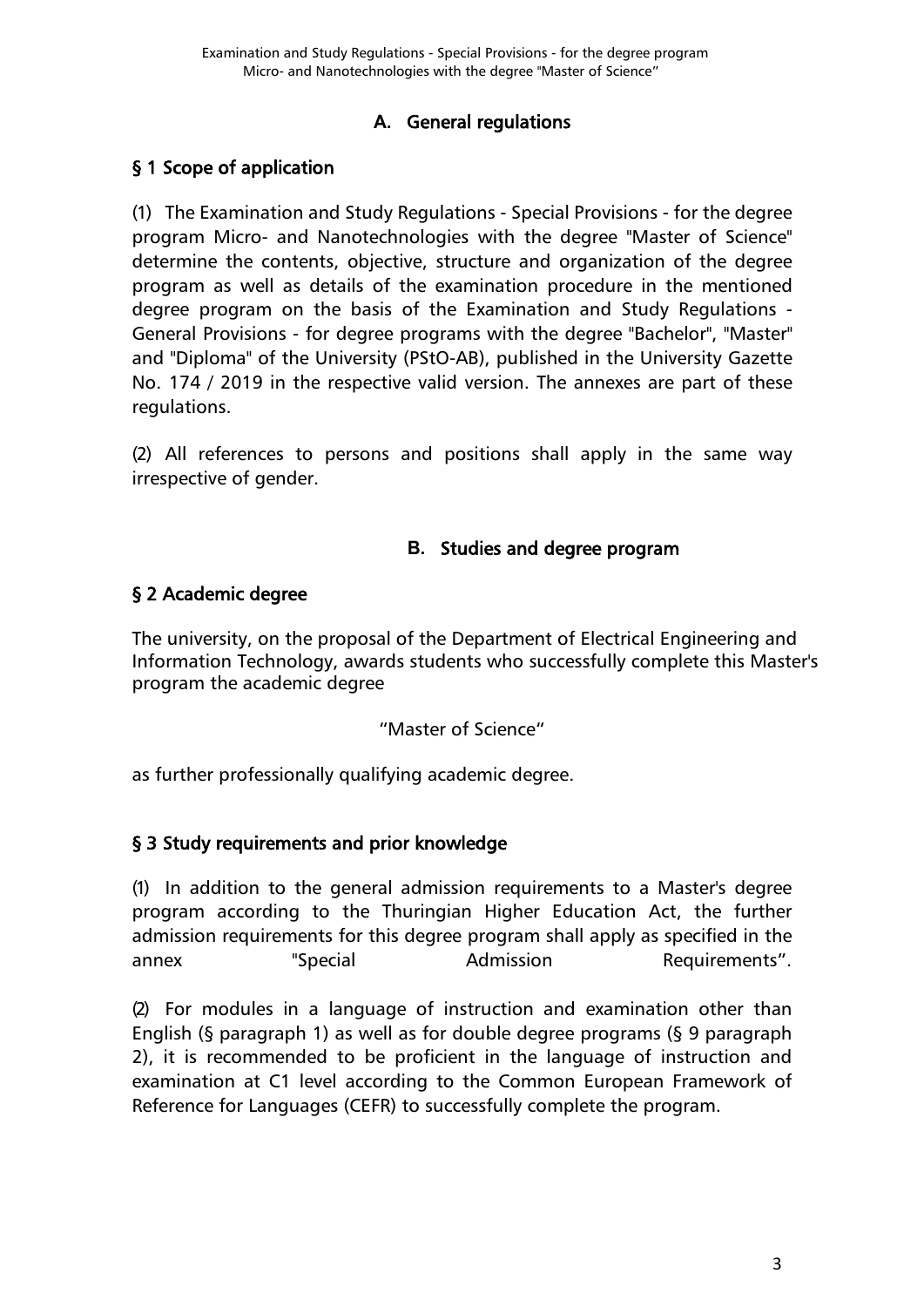## <span id="page-3-0"></span>[§ 4 Objectives of the program, occupational field, profile type](#page-0-0)

(3) The degree program aims at a research-oriented deepening of the technical and methodological competence in micro- and nanotechnology in general, which has already been acquired in a university degree program and, if applicable, in professional practice, as well as gaining special systems engineering knowledge in the fields of electronics, electrical engineering, microsystems engineering, physics and materials engineering. In addition, the ability to work in a team, social competence and communication skills are to be developed to a high degree during the degree program. In the annex "Profile description", the qualification goals, content-related aspects of the degree program and the demand for graduates in the industry are described in detail.

(4) The degree program is consecutive with a profile of "research-oriented" according to § 4 Thüringer Studienakkreditierungsverordnung (ThürStAkkrVO, ordinance on accreditation of degree programs).

## <span id="page-3-1"></span>[§ 5 Standard length of study](#page-0-0)

According to § 52 ThürHG, the standard length of study is four semesters. The degree program begins in the winter semester.

### <span id="page-3-2"></span>[§ 6 Content, structure, and scope of the degree program; curriculum](#page-0-0)

(1) The curriculum (annex) outlines the content as well as the structure of the studies in such a way that the degree program can be completed with all final examinations and the Master's thesis (§ 14) within the standard length of study according to § 5.

(2) The program covers a total of 120 credit points (LP/ECTS).

(3) In addition to the subject-specific modules, students are also recommended to attend the optional classes offered by the university exceeding the curriculum's requirements.

(4) Self-study is essential for gaining specialized knowledge and for the deepening and broadening of the subjects' contents presented in the lectures and classes.

(5) Students aiming for the academic degree in a double degree program based on a cooperation agreement with a partner university shall, unlike the curriculum described in the annex, complete classes at the partner university in accordance with the provisions of the respective cooperation agreement and its amendments.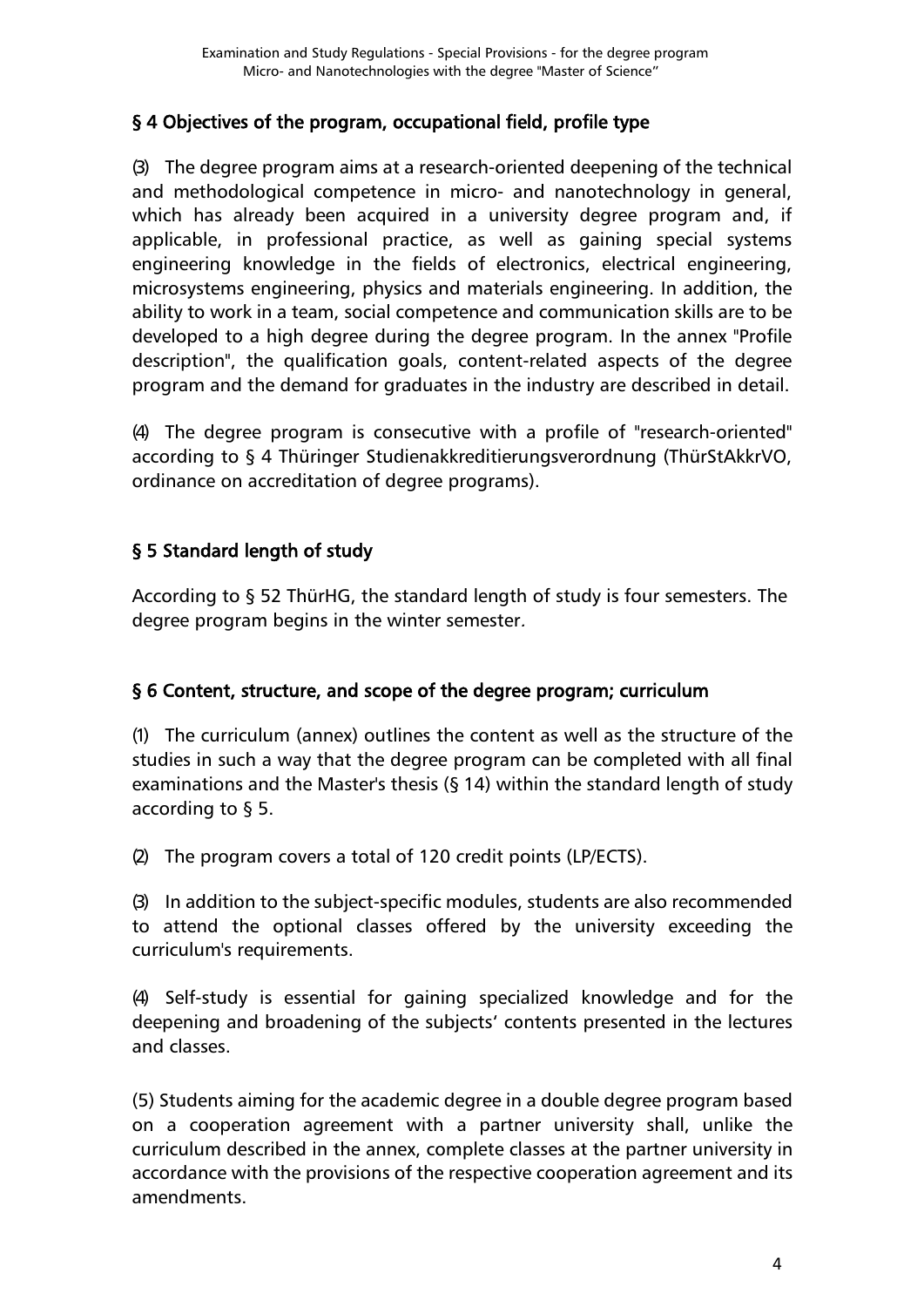(6) According to § 3 para. 7 PStO-AB, the corresponding regulations are defined in the annex "Competence goals and regulatory area elective course catalogues".

(7) The third semester is particularly suitable for a stay abroad during the program, and the fourth semester for writing the Master's thesis. An individual study agreement must be signed for this purpose. For the recognition of the achievements abroad, § 26 PStO- AB applies.

(8) Students shall be invited to participate in the university's self-governing bodies, including the student body.

## <span id="page-4-0"></span>[§ 7 Admission to program segments, admission to modules](#page-0-0)

There are no special professional (qualitative and quantitative) requirements for admission to program segments and modules.

## <span id="page-4-1"></span>[§ 8 Student advisory service](#page-0-0)

As recommended by the Academic Program Committee, the Department of Electrical Engineering and Information Technology appoints a study advisor. Individual study counselling on organizational and examination-related issues is provided by the study advisor and the Education Office / Examination Office of the Department of the Department of Electrical Engineering and Information Technology.

### <span id="page-4-2"></span>[§ 9 Language of instruction and examination](#page-0-0)

(1) English is the language of instruction and examinations in the degree program Micro- and Nanotechnologies. Individual elective modules can also be offered in German. The language of the examination corresponds to the language of the class. The module officer determines the specific language of instruction and examination for the respective module in the module description in accordance with PStO-AB sentences 1 and 2 as well as § 3 paragraph 9 sentences 1 to 3.

<span id="page-4-3"></span>(2) For students who are interested in an academic degree in a double degree program (Double Degree) based on a cooperation agreement with a partner university (§ 9 PStO-AB), classes and exams are held in the partner university's usual language of instruction and examination. The provisions of the cooperation agreement and its supplementary agreements apply to the Master's thesis.

### **C.** Examinations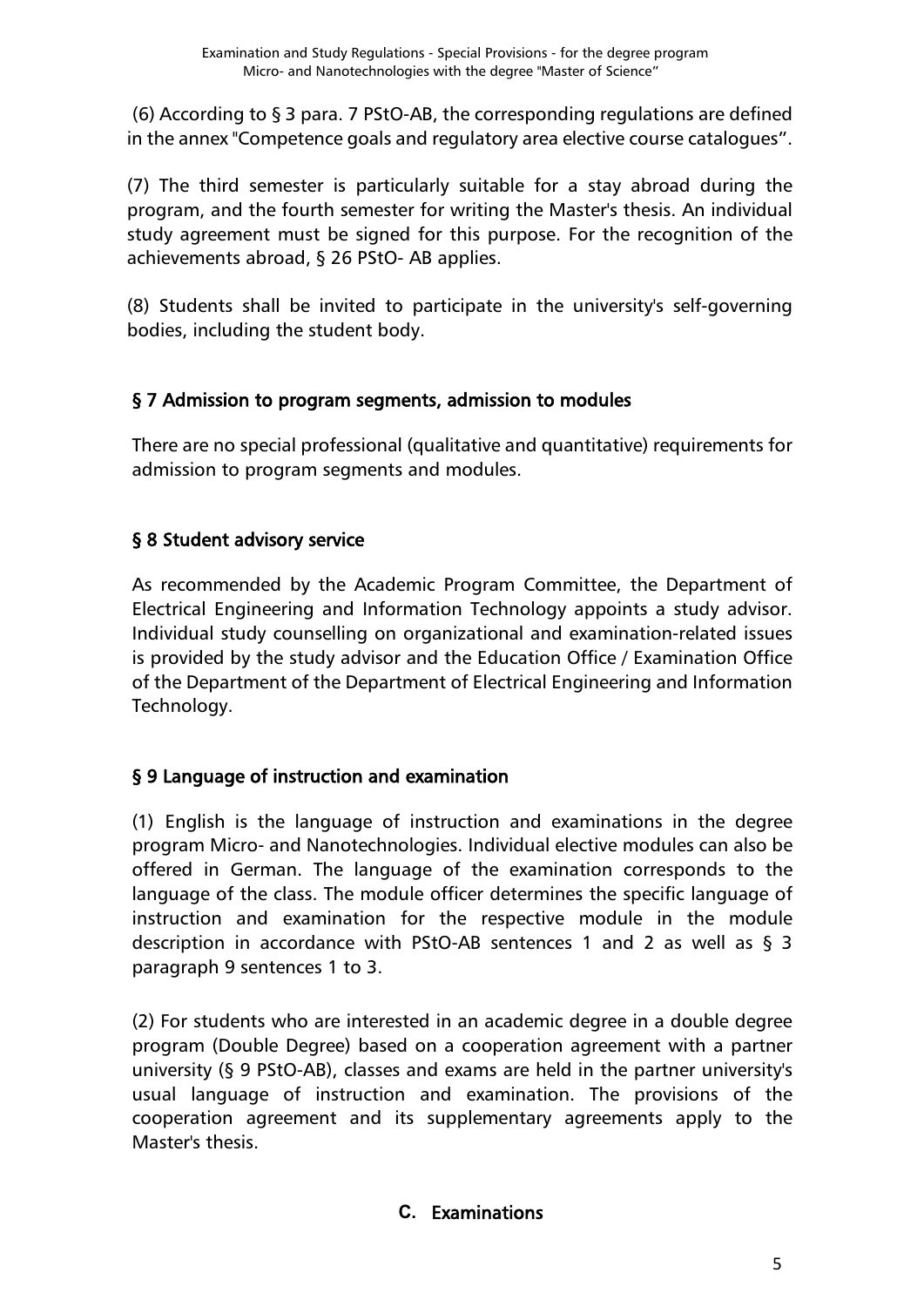### <span id="page-5-0"></span>[§ 10 Admission to examinations](#page-0-0)

There are no program-specific requirements for admission to examinations.

## <span id="page-5-1"></span>[§ 11 Type, form, and duration of examinations; deadlines](#page-0-0)

(1) The type of examination to be taken (§ 10, para. 1 PStO-AB) is specified in the curriculum. The form and duration of the examination (graded and nongraded examinations) shall be determined by the module officer in the module description (§ 11 paragraphs 1 to 7 PStO- AB).

(2) Alternative academic achievements, which must be provided in writing, can be supplemented by a colloquium (§ 11 para. 5 PStO-AB).

(3) If the examinations to be taken in the first two semesters according to the curriculum (annex) are not taken by the end of the second semester after the semester provided for in the curriculum (annex), the examinations not yet taken shall be deemed to have been taken for the first time and not passed, unless the student is not responsible for the failure; § 21 paragraph 4 PStO-AB shall apply accordingly.

# <span id="page-5-2"></span>[§ 12 Second resit of examinations](#page-0-0) (2nd repeat exam)

According to § 19 para. 1 PStO-AB, three graded examinations can be repeated a second time.

# <span id="page-5-3"></span>[§ 13 Grade improvement and free attempt \(Freiversuch\)](#page-0-0)

In accordance with § 21 para. 1 PStO- AB, an examination that has not been passed for the first time is deemed not to have been taken upon application if it was taken for the first time before or in the semester recommended in the curriculum (annex) (Freiversuch/free attempt). Section 21 para. 2 PStO-AB applies to the improvement of grades. According to § 21 para. 3 PStO-AB four free attempts and grade improvements (total number of attempts) can be claimed.

# <span id="page-5-4"></span>[§ 14 Master's thesis](#page-0-0)

(1) According to § 24 PStO-AB, the Master's thesis is an examination in the fourth semester. It consists of the written scientific assignment and a colloquium (§ 24 paragraph 1 PStO-AB). The grade of the Master's thesis is determined by 4 / 5 from the arithmetic mean of the grades of the expert opinions and 1 / 5 from the grade of the colloquium.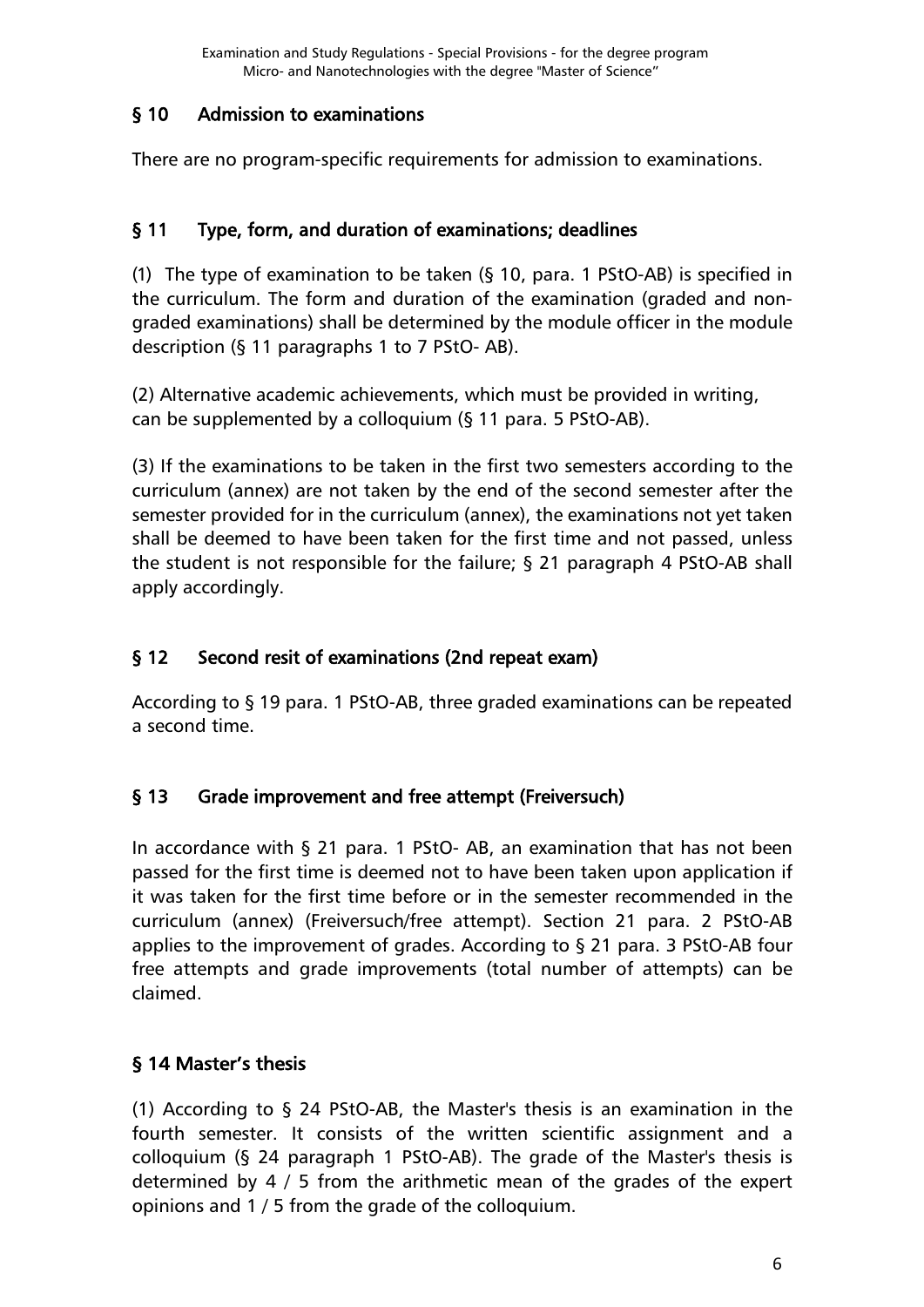(2) Admission to the Master's thesis requires the successful completion of academic achievements and examinations listed in the curriculum (annex) amounting to at least 85 credit points. The topic is usually issued at the end of the third semester.

(3) In accordance with § 9 in conjunction with Annex 1 PStO-AB, the cooperation agreements and their supplementary agreements for double degree programs may contain provisions that differ from the provisions outlined here.

(4) The thesis covers a workload of 750 hours / 25 credit points and must be completed within five months. The processing period begins at the time determined by the examination board according to § 24 paragraph 7 PStO-AB.

(5) Students are only admitted to the colloquium when they have proven that they have completed all the coursework and examinations listed in the curriculum (annex), with the exception of the Master's thesis, and the Master's thesis has been submitted to the Examinations Office of the Department of Electrical Engineering and Information Technology in due time. The colloquium consists of a talk of usually 20 minutes (maximum 30 minutes) in which the student presents the results of his/her thesis and a subsequent discussion of maximum 30 minutes. Five credit points are awarded for the colloquium. It usually takes place no later than four weeks after the submission of the thesis, but only after the admission requirements have been met. The colloquium is assessed/graded by two examiners. One of the examiners should be the supervising professor.

(6) The topic and supervision for the Master's thesis are always the responsibility of the respective supervising university teacher, who must be a professor, a junior professor or a habilitated staff member of a group of the university involved in the degree program.

(7) Should a student intend to write the Master's thesis externally or in a group of the university not involved in the degree program, he/she shall add the following to the application for admission:

1. the approval of the desired institution/company or the desired group, indicating a specialist supervisor with details and proof of his/her qualifications,

2. a brief description of the task and content,

3. a declaration by the supervising university professor.

(8) The supervising university professor is the first assessor/examiner of the thesis. According to § 33 para. 1 PStO-AB, the supervising professor is entitled to suggest the second assessor/examiner.

# <span id="page-6-0"></span>[§ 15 Determination of the overall grade](#page-0-0)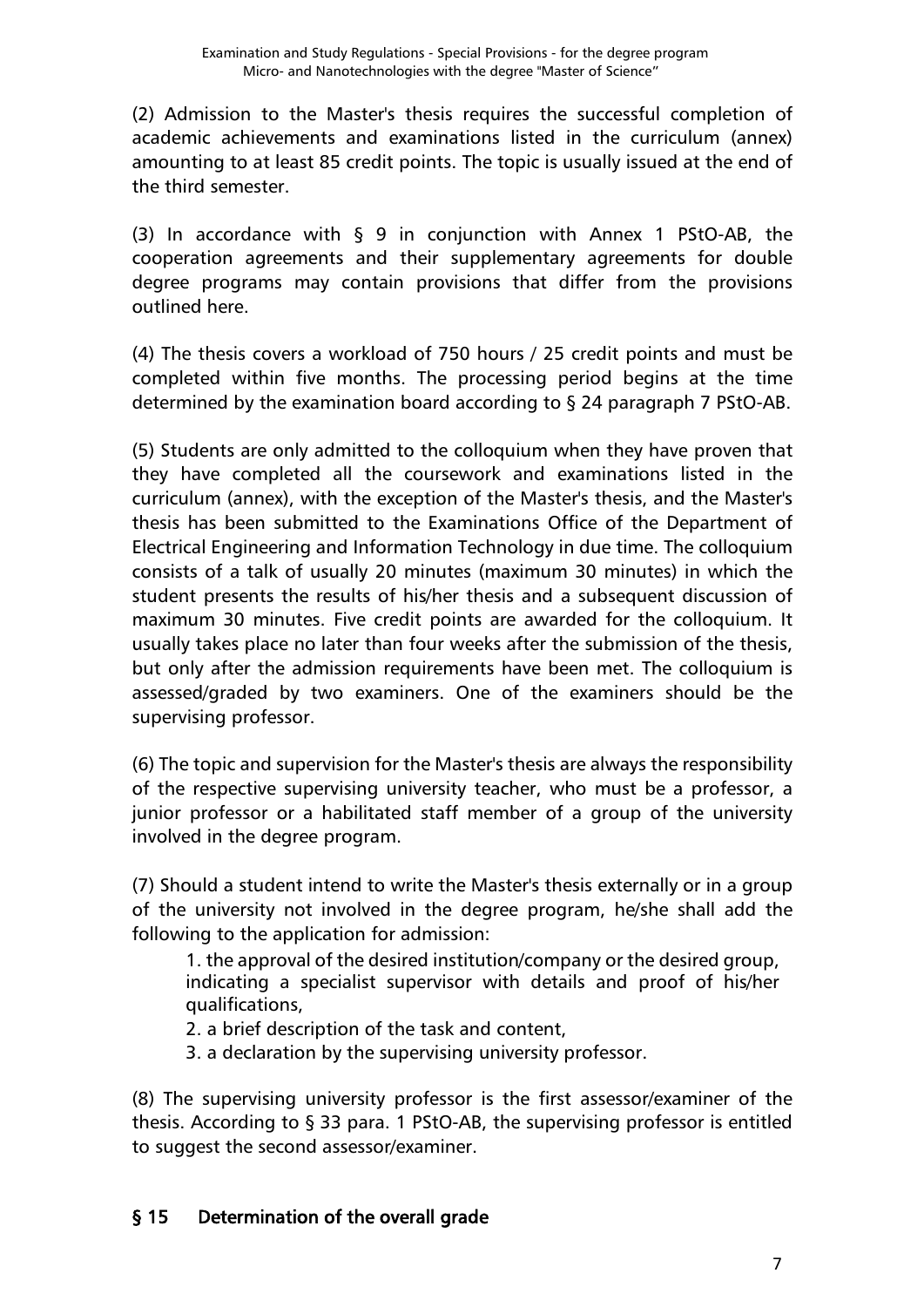The determination of the overall grade follows § 17 para. 5 sentence 1 PStO-AB.

# **D.** Final regulations

# <span id="page-7-1"></span><span id="page-7-0"></span>[§ 16 Validity and termination of validity](#page-0-0)

(1) These Examination and Study Regulations - Special Provisions - for the Microand Nanotechnologies program leading to the degree of "Master of Science" shall be valid as of the day following their publication in the university' s Official Gazette. They apply to all students enrolled as of the winter semester 2021 / 2022.

(2) As of the end of the summer semester 2024, all other examination regulations - special provisions - and study regulations for the Micro- and Nanotechnologies degree program with the degree of "Master of Science" in force at the time of the validity of these regulations shall cease to apply. For students who have not completed their studies by the time these regulations expire, the current version of the Examination and Study Regulations - Special Provisions - for the Micro- and Nanotechnologies program leading to the degree of "Master of Science" shall apply from the time these regulations expire.

Ilmenau, 5 May 2021 signed by Univ.-Prof. Dr.-Ing. habil. Kai-Uwe Sattler President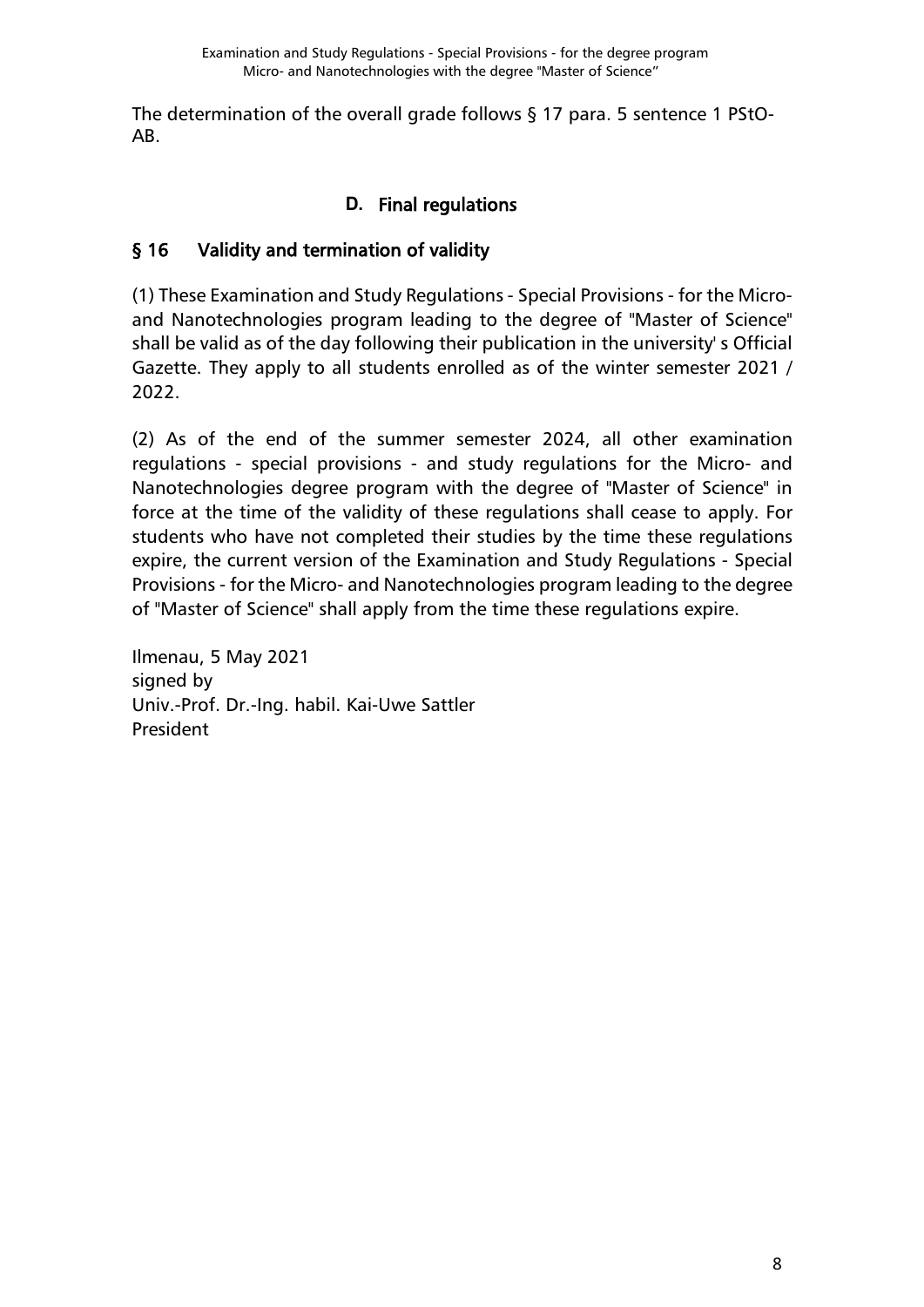#### <span id="page-8-0"></span>**Annex: [Special admission requirements](#page-0-0)**

1. The admission to the degree program Micro- and Nanotechnologies with the degree "Master of Science" requires - despite the general and other admission requirements - the presence of the following professional qualifications, which is to be verified in the aptitude test according to § 4 of the Regulations on the Admission to Master's Degree Programs at the Technische Universität Ilmenau (MAZugO). Therefore, the aptitude test determines whether the applicant meets the special subject-specific requirements for the degree program Micro- and Nanotechnologies with the degree "Master of Science".

2. Aptitude testing shall be based on a combination of the professional qualifications listed in the following sections 3 to 6 and weighted based on scores.

3. The Master's program is based on a first professional qualification with knowledge in the following fields:

- − Principles of Electronic Engineering
- − Principles of Materials Engineering
- − Higher Mathematics
- Experimental Physics/Theoretical Physics/Solid-state Physics
- − Principles of Electrical Engineering
- − Principles of Mechanical Science/Engineering Mechanics/Mechatronics

4. the first professionally qualifying degree within the meaning of  $\S$  67 para. 1 sentence 1 number 4 ThürHG is assessed:

- a) with 40 points in the following programs: Electrical Engineering and Information Technology / Engineering degree programs with an in-depth specialization in content / Focus on micro- and nanotechnology or microsystems technology
- b) with 30 points in the following programs: Engineering degree programs with a considerable focus on electrical engineering or semiconductor physics or microelectronics
- c) with 20 points in the following programs: Other engineering or science degree programs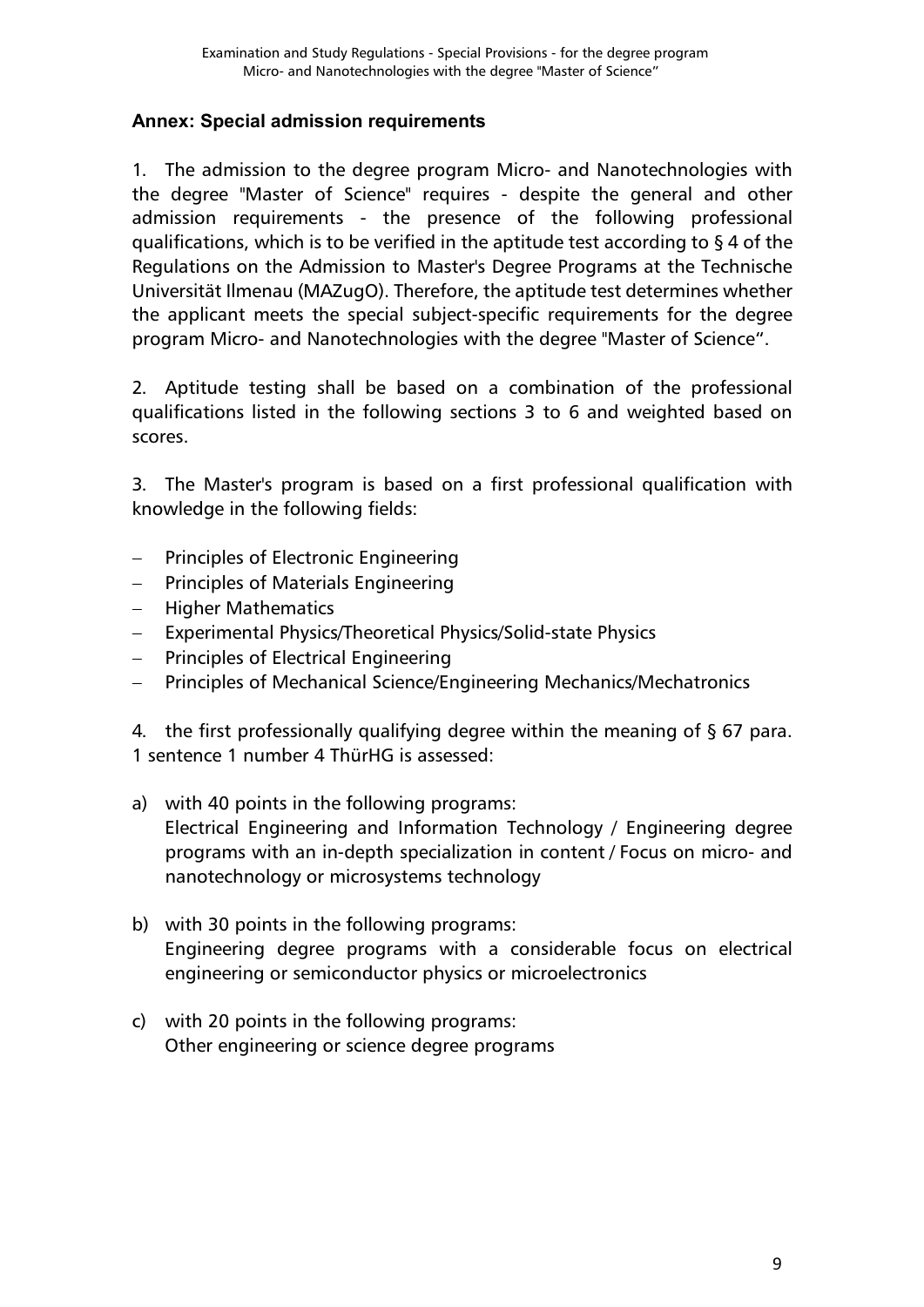5. In addition, the level of qualification is assessed according to the final grade of the degree program:

- a) Final grade  $1.0 1.5 = 30$  points,
- b) Final grade  $1.6 2.0 = 20$  points,
- c) Final grade  $2.1 2.5 = 10$  points.
- 6. Furthermore, there are considered:
- a) Achievement of a final grade of "good" or "very good" in the three subjects or subject groups relevant to the degree program:
- Principles of electrical engineering,
- Experimental Physics/Theoretical Physics/Solid-state Physics,
- Principles of materials engineering / Materials science and engineering,

and

b) the completion of a closely related and equivalent bachelor's thesis or a thesis with a grade of at least "good"

and

c) proven, qualified and closely related professional experience of at least one year.

The assessment consists of five points

each.

A maximum of 20 points can be earned.

- 7. Should the applicant achieve the following according to the assessments in sections 3 to 6:
- a) The aptitude test is to be assessed as "Special access requirements met" when the total score is 60 points or more according to the presented documents.
- b) The aptitude test is to be assessed as "Special admission requirements not fulfilled" if, based on the presented documents, the total score is less than 60 points (§ 4 Para. 4 Sentence 4, Para. 6 Sentence 1 MA-ZugO).

8. The responsibility for the decision according to number 1 results from § 4 para. 1 MA-ZugO. In case of doubt, the Examination Board shall decide.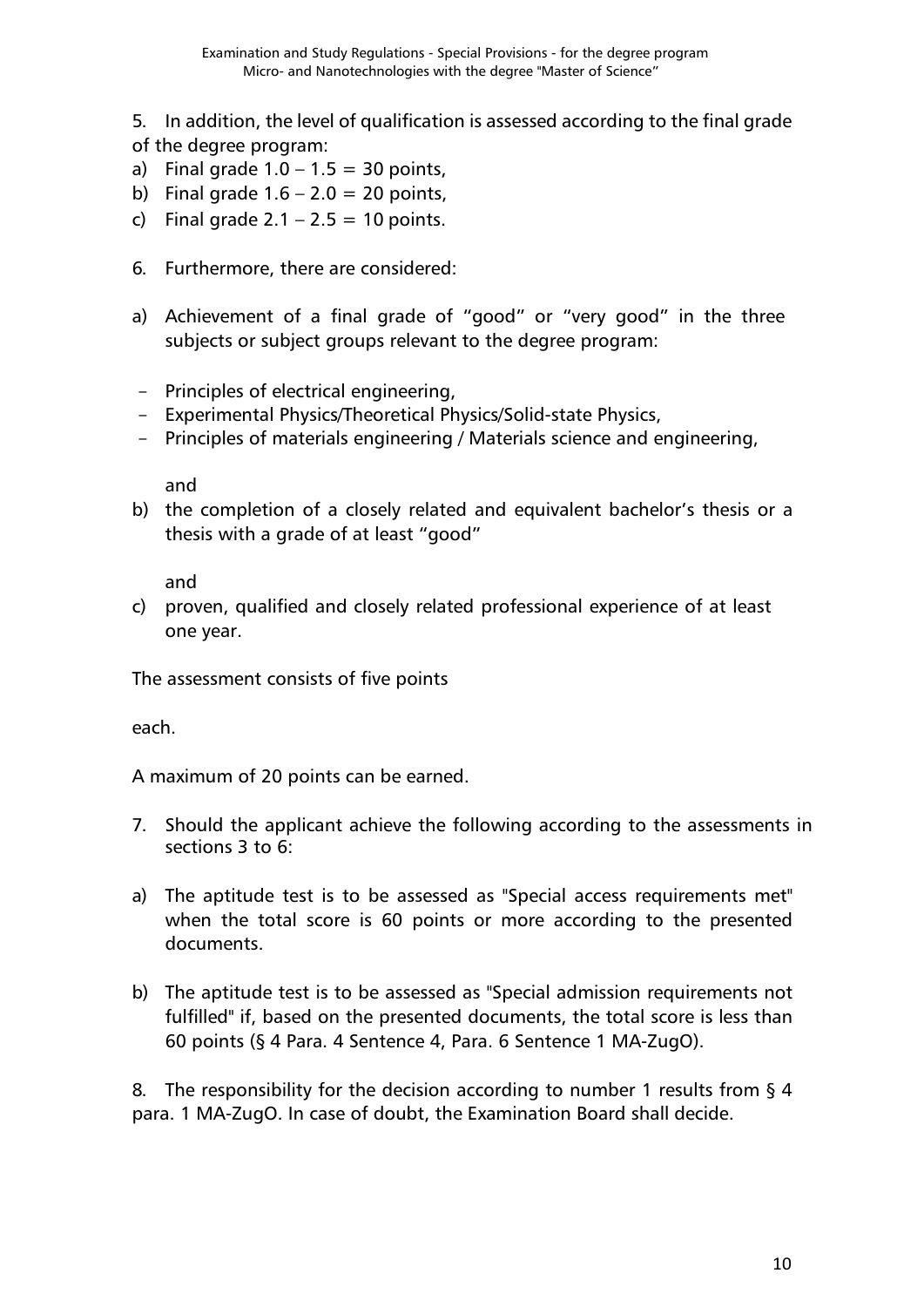## <span id="page-10-0"></span>**Annex: [Curriculum](#page-0-0)**

| <b>Study segments / Modules</b>                                                                                                                                                                                                        |                                                                                              | <b>Final Module</b><br>Score/Exam (Form,<br>duration and details are<br>defined in the module | <b>Semester</b> |                                                                      |           |          |     |                           |               |
|----------------------------------------------------------------------------------------------------------------------------------------------------------------------------------------------------------------------------------------|----------------------------------------------------------------------------------------------|-----------------------------------------------------------------------------------------------|-----------------|----------------------------------------------------------------------|-----------|----------|-----|---------------------------|---------------|
|                                                                                                                                                                                                                                        |                                                                                              |                                                                                               | 1.              | 2.                                                                   | 3.        | 4.<br>LP |     | <b>Total Weig</b><br>htin | <b>Module</b> |
|                                                                                                                                                                                                                                        |                                                                                              |                                                                                               | <b>WS</b>       | SS                                                                   | <b>WS</b> | SS       |     | g                         | description   |
|                                                                                                                                                                                                                                        | elective<br>$\lambda$                                                                        | catalogues)                                                                                   | LP              | LP                                                                   | LP        | LP       |     |                           |               |
| <b>Compulsory segment</b>                                                                                                                                                                                                              |                                                                                              |                                                                                               |                 |                                                                      |           |          |     |                           |               |
| <b>Electronics Technology 1</b>                                                                                                                                                                                                        | P                                                                                            | <b>MPL</b>                                                                                    | 5               |                                                                      |           |          | 5   | 5                         | 200573        |
| <b>Semiconductor Devices 1</b>                                                                                                                                                                                                         |                                                                                              | <b>MPL</b>                                                                                    | 5               |                                                                      |           |          | 5   | 5                         | 200502        |
| Materials of Micro- and Nanotechnologies                                                                                                                                                                                               | P                                                                                            | <b>MPL</b>                                                                                    | 5               |                                                                      |           |          | 5   | 5                         | 200601        |
| Nanodiagnostics                                                                                                                                                                                                                        | P                                                                                            | <b>MPL</b>                                                                                    | 5               |                                                                      |           |          | 5   | 5                         | 200386        |
| Nanotechnology                                                                                                                                                                                                                         | P                                                                                            | <b>MPL</b>                                                                                    | 5               |                                                                      |           |          | 5   | 5                         | 200547        |
| Microsystems Technology                                                                                                                                                                                                                | P                                                                                            | <b>MPL</b>                                                                                    |                 | 5                                                                    |           |          | 5   | 5                         | 200333        |
| Laboratory for Materials & Micro/Nanofabrication                                                                                                                                                                                       | P                                                                                            | <b>MPL</b>                                                                                    |                 | 5                                                                    |           |          | 5   | 5                         | 200543        |
| Introduction to Research                                                                                                                                                                                                               | P                                                                                            | <b>MSL</b>                                                                                    |                 | 5                                                                    |           |          | 5   | $\mathbf 0$               | 200752        |
| Forschungsprojekt / Research Project                                                                                                                                                                                                   | P                                                                                            | <b>MPL</b>                                                                                    |                 |                                                                      | 10        |          | 10  | 10                        | 200749        |
| <b>Advanced studies</b>                                                                                                                                                                                                                | P                                                                                            |                                                                                               |                 |                                                                      |           |          |     |                           |               |
| Choice of six modules (30 credit points)<br>according to the current catalogue                                                                                                                                                         |                                                                                              | 4 MPL                                                                                         |                 | 30                                                                   |           |          | 30  | 30                        |               |
| <b>Technical elective modules</b>                                                                                                                                                                                                      | P                                                                                            |                                                                                               |                 |                                                                      |           |          |     |                           |               |
| Choice of one technical module (minimum<br>five credit points) from engineering master<br>programs of the university                                                                                                                   | W                                                                                            | <b>MPL</b>                                                                                    |                 | 5                                                                    |           |          | 5   | 5                         |               |
| Key competencies                                                                                                                                                                                                                       |                                                                                              |                                                                                               |                 |                                                                      |           |          |     |                           |               |
| *Choice of non-technical course(s) from the<br>department of Economy and Media (e. g.<br>economy, law) or ZIB. International students<br>choose a course from the language catalogue<br>for "Allgemeinsprache DaF" for 4 credit points | W                                                                                            | <b>MSL</b>                                                                                    | 5               |                                                                      |           |          | 5   | $\Omega$                  |               |
| <b>Master's Thesis with colloquium</b>                                                                                                                                                                                                 | P                                                                                            | <b>MPL</b>                                                                                    |                 |                                                                      |           | 30       | 30  | 30                        | Link          |
| <b>Total LP</b>                                                                                                                                                                                                                        |                                                                                              |                                                                                               | 30              | 30                                                                   | 30        | 30       | 120 |                           |               |
|                                                                                                                                                                                                                                        |                                                                                              |                                                                                               |                 |                                                                      |           |          |     |                           |               |
|                                                                                                                                                                                                                                        | MPL Module examination (graded)<br>MSL Module academic achievement<br>(graded or non-graded) |                                                                                               | LP<br>P         | Leistungspunkte / credit points<br>Pflichtmodul / compulsory modules |           |          |     |                           |               |
|                                                                                                                                                                                                                                        |                                                                                              |                                                                                               |                 |                                                                      |           |          |     |                           |               |
|                                                                                                                                                                                                                                        |                                                                                              |                                                                                               | W               | Wahlmodul / elective module                                          |           |          |     |                           |               |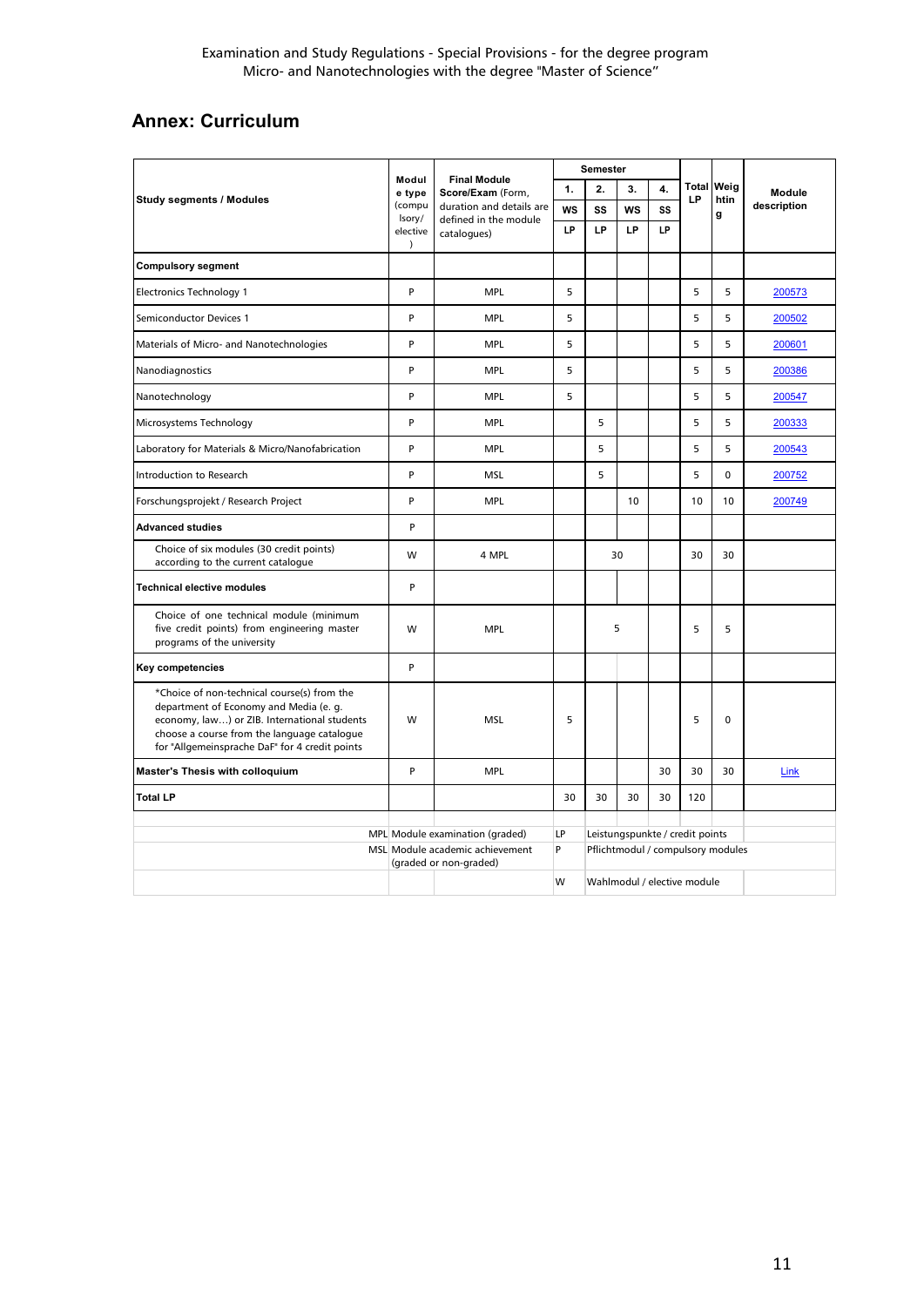### <span id="page-11-0"></span>**Annex:** [Profile description](#page-0-0)

#### **1. Objective of the Master's degree program Micro- and Nanotechnologies**

Studying Micro- and Nanotechnologies at the TU Ilmenau offers a combination of classical micro-technologies and modern nanotechnologies, covering and providing methods, tools, and theoretical considerations for dealing with the world of micro- and nano-scale structures. The micro-technological aspect with structural dimensions ranging from 0.1 to 1000 μm is extended by the nanoscale world with structural dimensions of less than 100 nm. The necessity of this major arises from the fact that traditional micro-technologies have reached the limit of their classical approach to the production, testing and application of structural components with progressing miniaturization at nano levels. Thus, entirely new properties and functions are achieved at a nano scale, which offer a wide range of applications. Due to decreasing structural dimensions in the "nano world", the traditional disciplines of electrical engineering, natural sciences, materials sciences, and mechanics are combined ever more in an integrated use of physical and chemical properties and principles.

This engineering degree program aims to teach natural scientific fundamentals and basic technical knowledge for micro- and nanostructures, as well as their systematic integration. During this degree program, students are prepared to contribute to and forward the development of micro- and nanotechnologies and their applications in the future. Particular attention is devoted to teaching equally the relevant methodical range for lithographic nano-structuring (topdown strategy); the molecular structuring through self-assembling (bottom-up approach); the opportunity of combining both concepts and the required characterization techniques also. Additional to the general basic knowledge in engineering and natural sciences, knowledge in thin-film technology, microstructure technology and solid-state physics is provided.

This Master of Science in Micro- and Nanotechnologies as a consecutive, research-oriented university program is based on the Bachelor of Science degree programs of Electrical Engineering, Micro-systems Engineering, Mechatronics, Technical Physics, Materials Science and similar (international) degree programs, as well as optional appropriate professional experience. It is jointly provided by the Departments of Electrical Engineering and Information Technology, Mechanical Engineering, and Mathematics and Natural Sciences, and enables students to enter the program after a six- or seven-semester bachelor's degree program. Due to a strong commitment to research, and with the aim of preparing students for research work in companies or at universities and attracting suitable candidates from Germany and abroad, this major is set to be designed internationally, and English is the language of instruction.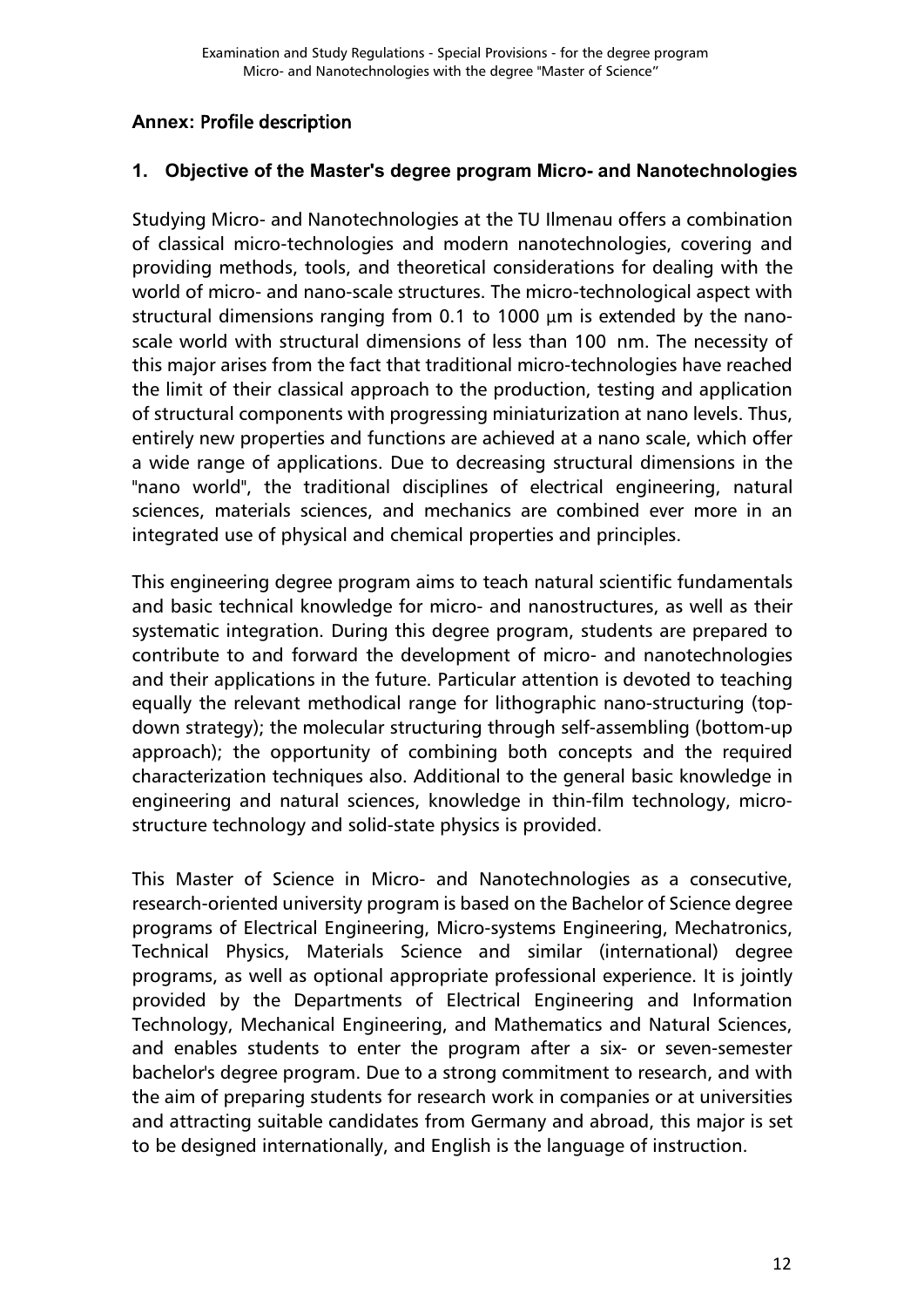### **2.** Qualification objectives of the Master's program in Micro- and Nanotechnologies

The consecutive Master's program in Micro- and Nanotechnologies is designed as an in-depth, broadening, cross-disciplinary, research-oriented degree program.

The degree Master of Science in Micro- and Nanotechnologies represents a professionally qualifying university degree, which provides graduates with extended competences and skills required for the labour market. Graduates of the Master's degree program can start their career in industry or immediately enter a doctoral program in Ilmenau or abroad.

Successful graduates of the Master's program Micro- and Nanotechnologies acquire the following competences:

### Knowledge, understanding, and comprehension

Graduates have already met the qualification objectives of the previous bachelor program and have now improved their skills in this Master's program, achieving a higher level of confidence in applying and implementing their competencies when creating micro- and nano-structures, using these structures in components and devices and enlarging natural-scientific requirements for their preparation and functions.

Graduates have gained in-depth expertise in the field of Micro- and Nanotechnologies including the specialist knowledge based on the fields of Mechanics, Electrical Engineering, Physics, Materials Science and Systems Technology. They can define and interpret questions and problems in engineering science.

The specialist expertise of the graduates is of considerable breadth and depth and, therefore, they can easily and independently acquaint themselves with both new developments in Micro- and Nanotechnologies and the related fields like Technical Physics, Micro- and Nano-electronic Systems and Sensor Technology. Their knowledge and understanding provides the basis for the research-oriented development and/or application of independent ideas.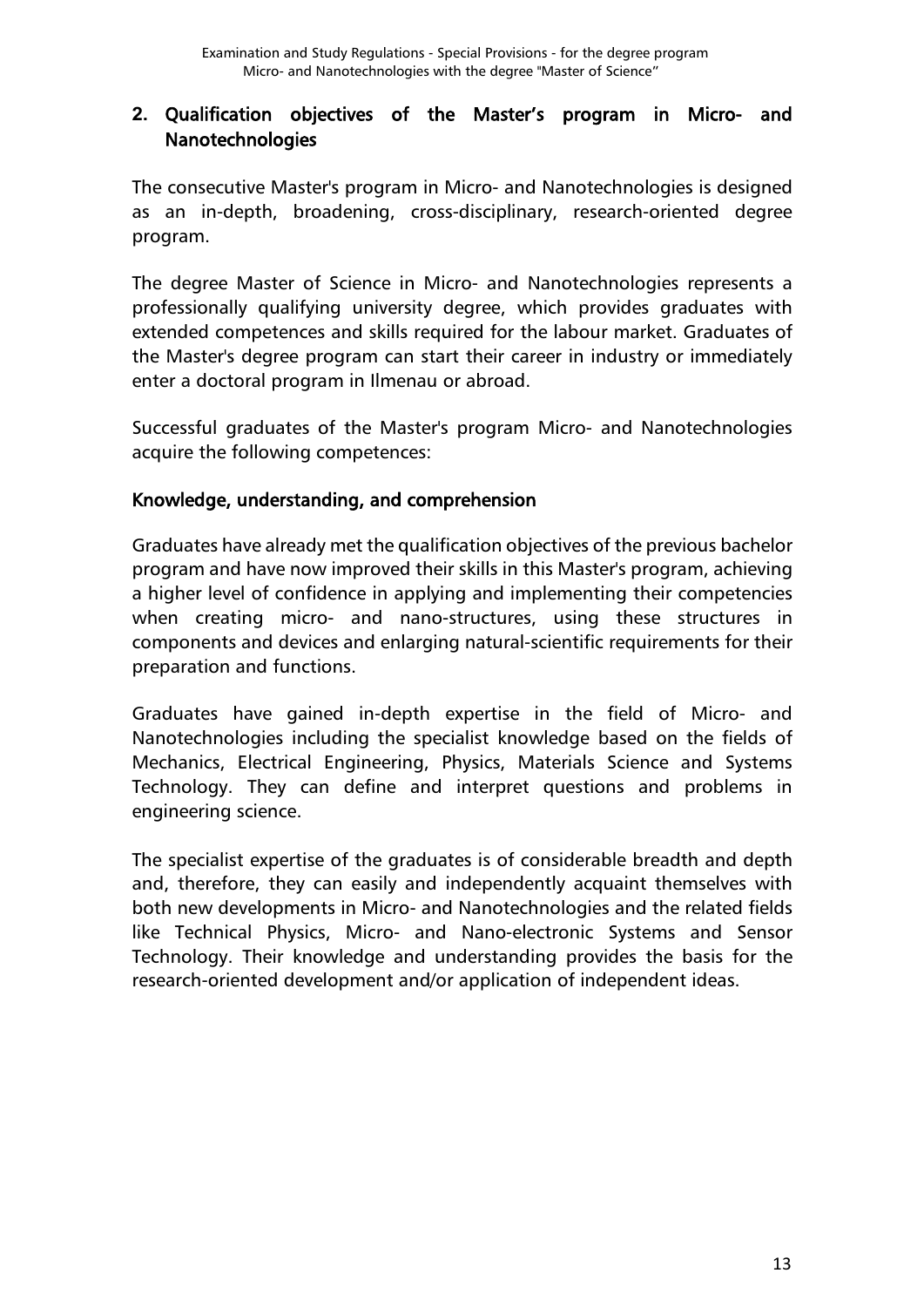Graduates weigh up the epistemologically based correctness of technical and practice-relevant statements against each other, including scientific and methodological considerations. With the help of these considerations, they solve scientific research questions and practical problems.

### Use, application, and generation of knowledge

Graduates can apply their knowledge, understanding, and problem-solving skills to new and unfamiliar situations related to micro- and nanotechnologies in a broader or multidisciplinary context. Graduates apply methods used in engineering, mathematics and natural sciences to define and solve complex problems in research and development, in the manufacture, use and operation of miniaturized components, in R&D work in industrial companies in the fields of electronics, microsystems technology, sensor and device technology or in research centres, to critically scrutinize them and to develop them further as required.

Graduates

- − integrate existing and new knowledge in complex contexts even based on limited information,
- make scientifically sound decisions and critically assess possible consequences,
- − acquire new knowledge and skills independently,
- − carry out application-oriented projects mainly independently,
- − can develop innovative concepts and solutions to fundamental issues in micro- and nanotechnologies with the consideration of other disciplines.

### Graduates

- − outline and design research questions,
- − choose specific ways of operationalizing research and justify them,
- select research methods and justify this selection,
- explain research results and interpret them critically.

### Communication and cooperation

#### **Graduates**

- work on development tasks in teams, plan, and work on subtasks independently and combine them into a comprehensive solution which is implemented and documented appropriately for the task,
- − define and express technical and subject related solutions to problems and can justify them with theoretical and methodical arguments in a discourse with representatives of the field as well as with external experts,
- − communicate and cooperate with experts and non-specialists to solve a problem responsibly,
- − reflect and consider different points of view and interests of other participants,
- have social skills that prepare them particularly well for management tasks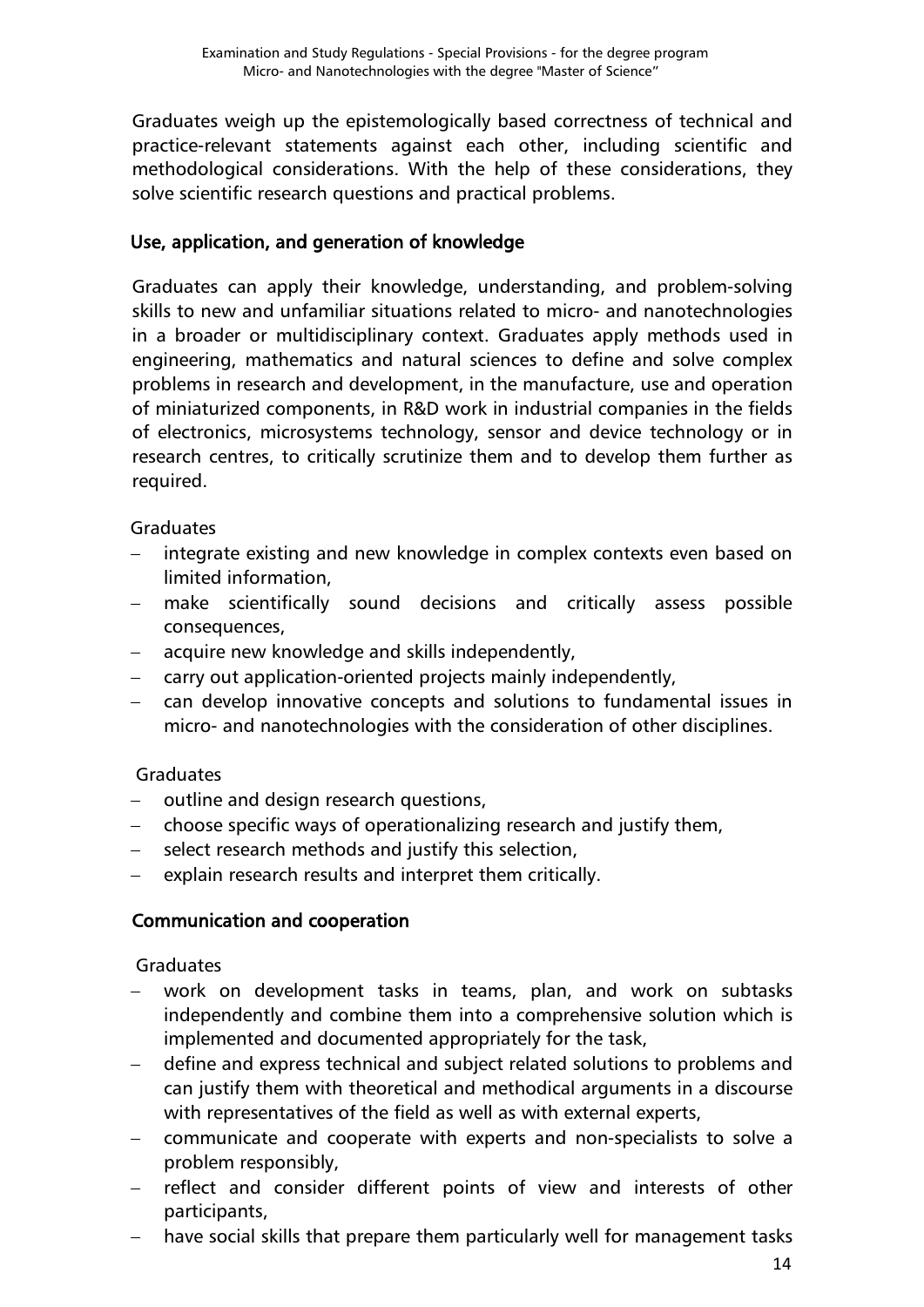(team and communication skills, international and intercultural experience, social, ecological, and ethical awareness.

### Scientific self-image / professionalism

Graduates:

- − develop a professional self-perception based on goals and standards of in professional fields within and outside academia,
- justify their own professional activities according to theoretical, practical, and methodological knowledge,
- − can assess their own abilities, autonomously reflect on relevant design and decision-making independence, and use these under supervision,
- − can evaluate fundamental interactions between technology and society as well as ethical aspects and take them into account when developing technology products,
- can manage and set up projects in the engineering technology fields, as well as related and multidisciplinary fields,
- − critically think about their professional activities in terms of social expectations and consequences.

### **3.** Content-related main focus / course of studies / curriculum of the Master's program in Micro- and Nanotechnologies

The focus of the Micro- and Nanotechnologies degree program is, on the one hand, an interdisciplinary orientation ranging from natural scientific basics to engineering science-oriented application and, on the other hand, the systematic integration of methods, procedures, and technologies. Micro- or nanointegration, as well as methods for a targeted generation and functionalization of firmly established nanostructures in a technical micro-system cover one key area of research at the inter-departmental Institute for Micro- and Nanotechnologies, MacroNano®, and together with the scientific infrastructure at the Centre for Micro- and Nanotechnologies, represents a unique selling point that determines the essential content of the Master's program in Microand Nanotechnologies.

The degree program provides for an interdisciplinary oriented, practical education through a coordinated offer of compulsory key modules, a complementary spectrum of elective modules - some of which include seminars as well as short-term internships - and a challenging research project. On the one hand, this range of classes is intended to introduce students to modern theories and techniques of nanoscience, representing the basis for micro- and nanotechnologies, and, on the other hand, due to the proximity to current research at the university, to train the ability to directly implement scientific work into findings, knowledge, and development achievements.

The compulsory modules to be completed deepen scientific fundamentals and provide a further and more in-depth introduction to the respective fields of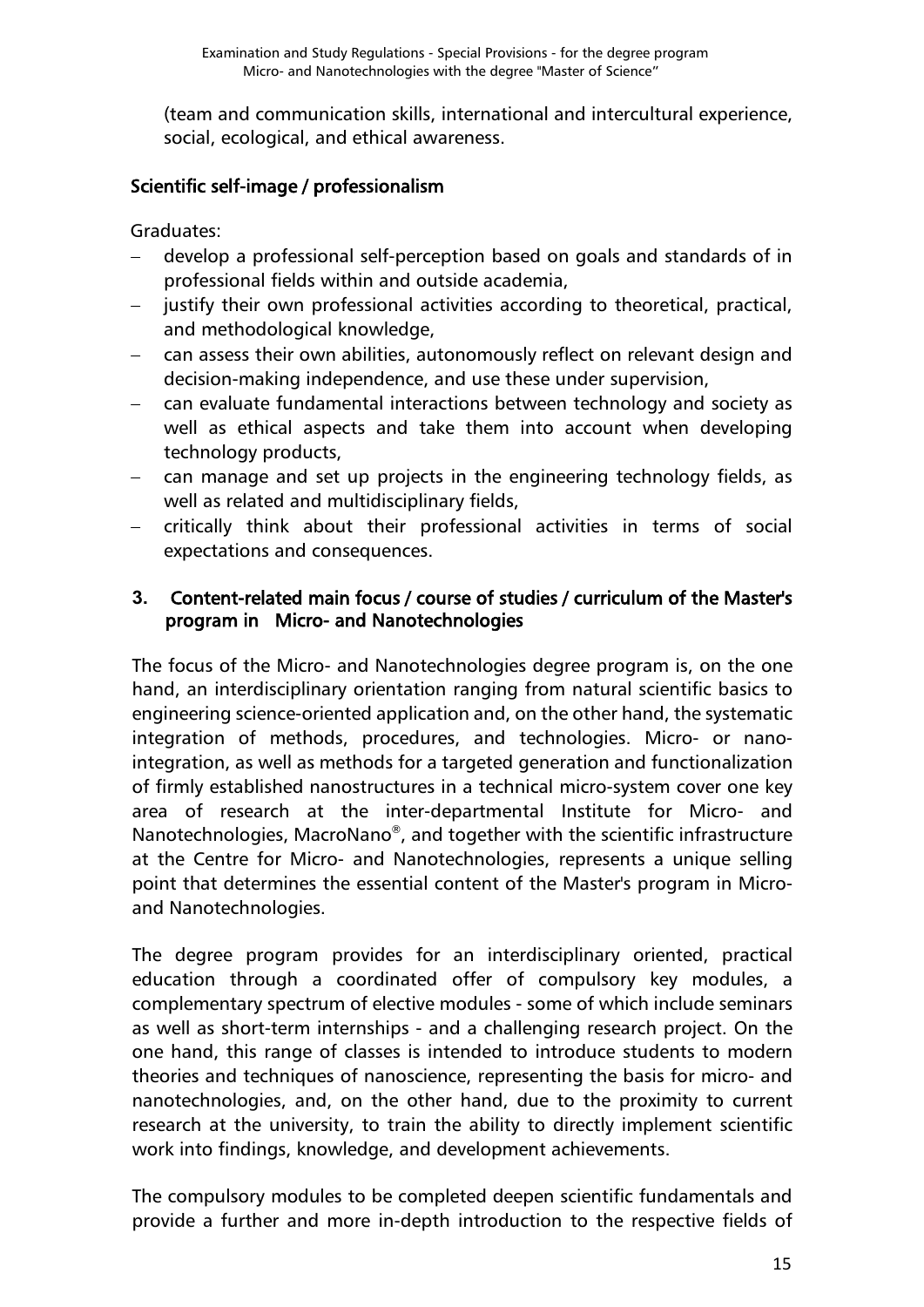Micro- and Nanotechnologies (Nanotechnology, Semiconductor Technology, Electronics Technology, Materials of Micro- and Nanotechnologies, Microsystems Technology).

An extensive range of electives one can choose from meets the Master's program and the possibility of specialization:

- − Nanoelectronics
- − Neuromorphic Electronics
- − Advanced Packaging
- − Micro- and Nanosensor Technology
- − Nanostructure Physics
- − Materials Analytics

Interdisciplinary, including non-technical, subjects complete the degree program. Corresponding internships or independent learning elements are embedded in many modules.

As a special feature, the program features a complex project as individual or group work. Through many industrial contacts and projects, education and program are always close to application.

The completion of a Master's thesis within six months concludes the program.

There is a possible mobility window in the third semester, which provides many options, in the context of the Master's thesis in the fourth semester, or through individual study agreements.

### **4.** Demand for graduates in industry

Micro- and Nanotechnologies are key technologies at present and will continue to be in the future. The development of nanoscale materials and components, as well as their integration in micro-systems, has caused a significant demand for professionals who are able to work at the interface between the well-honed lithographic micro-technology and molecular techniques. These professionals need a solid university education containing parts of the mainstream engineering sciences and modern expertise in the fields of all natural sciences. This demand is sure to increase considerably in the years to come. The program offered here helps to close the gap between the requirements of the labor market and the offer of qualified experts.

In Thuringia, the micro-nano integration is regarded as a key technology for the qualitative leap in the field of sensor technology. Due to the enormous potential for miniaturization, cost reduction and entirely new functionality, the micronano integration is considered an "Enabling Technology" worldwide, which offers sophisticated solutions for tasks in many aspects of life, e.g. in ultraefficient energy storage and conversion; in medical diagnostics; in environmental sensor systems; in communications or in production monitoring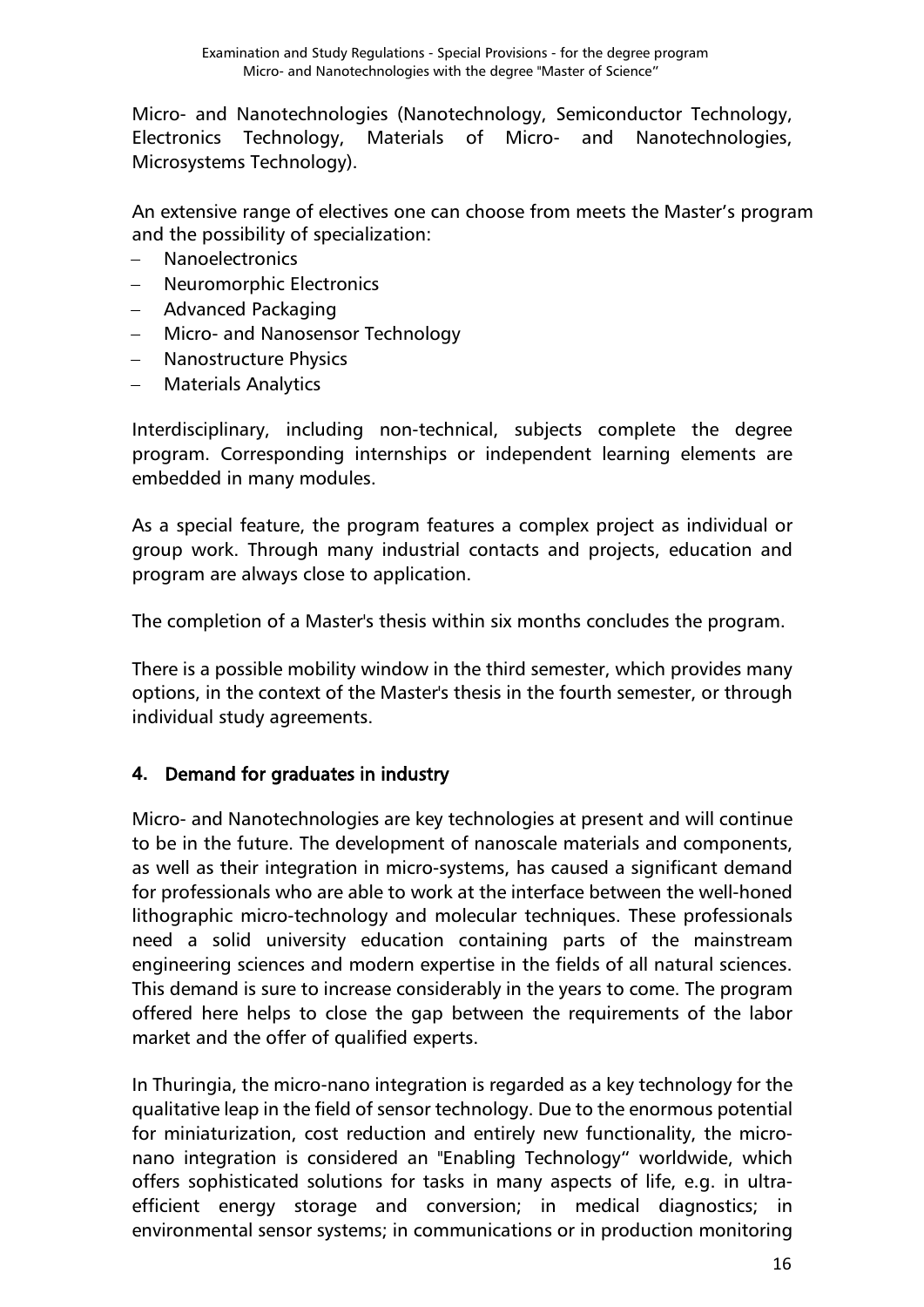and control. The nation-wide demand is also clear to see in Thuringia since employers and company representatives lament the lack of qualified microengineers. In Thuringia, there is an urgent need of engineers, especially in the fields of microelectronics and sensor technology.

There are very interesting employment opportunities in research centers and institutes and, above all, in the electronics industry; the sector for micro-systems technology; in the equipment industry and in material development. Due to their interdisciplinary education, graduates will find a wide range of employment opportunities in areas with close links to micro-systems technology and nanotechnology, as well as in traditional fields of research and development. Thus, graduates can choose from a wide range of fields and thus benefit from a high degree of flexibility on the labour market.

The professional career prospects for graduates of the Master's program in Micro- and Nanotechnologies at the TU Ilmenau can be described as outstanding nationally and internationally in the mid and long term. The main areas of employment for graduates are, among others:

- Microelectronics and semiconductor industry
- Microsystems technology (MEMS/NEMS-industry)
- Smart measuring and sensor technology
- Industrial automation and control technology/process engineering
- Power engineering (esp. renewable energy generation)
- Medical engineering
- Information and communications electronics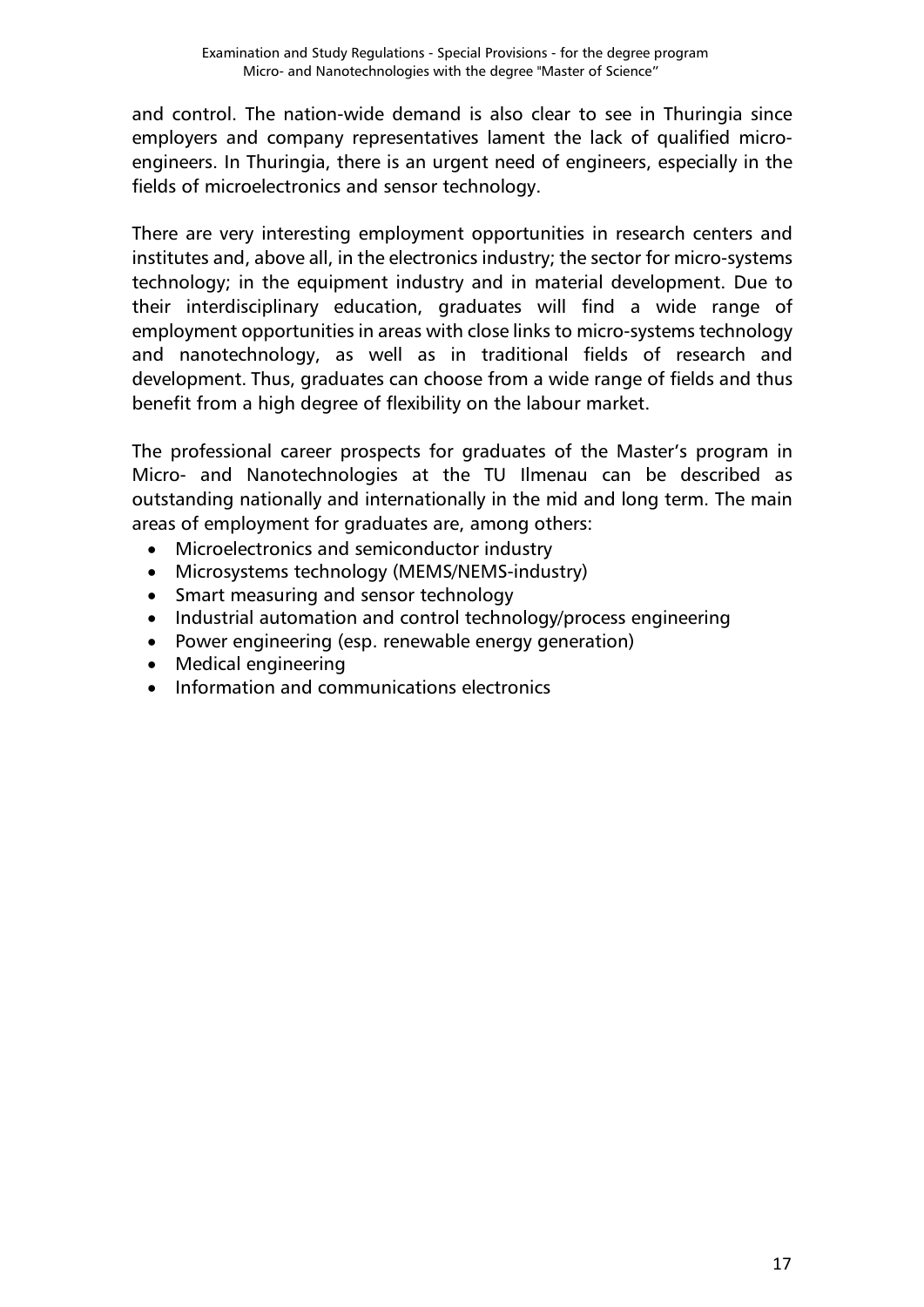#### <span id="page-17-0"></span>[Annex: Competence goals and regulatory area elective course catalogues](#page-0-0)

The Micro- and Nanotechnologies program leading to the degree of "Master of Science" includes three electives:

### **1.** Elective field of "Advanced Studies"

(1) The " Advanced Studies " allow students to deepen and broaden their knowledge in various fields of application and related areas of micro- and nanotechnology. This provides them with the opportunity to set and deepen their own focal points that correspond to their preferences and interests, also serving as preparation for the final thesis and a possible professional specialization.

(2) According to the curriculum (appendix), students must earn 30 credit points (ECTS) in this elective area.

(3) The current elective catalogue provides a selection of modules based on the courses offered by the relevant groups at the university.

(4) According to § 3 para. 7 PStO-AB, the elective catalogue can be updated.

### **2.** Elective field "Technical Electives"

(1) Selecting a module from an (ideally other) engineering Master's program at the university broadens the students' profile beyond micro- and nanotechnology.

(2) According to the curriculum (appendix), students must earn five credit points in this elective area.

### **3.** Elective field "Key Competencies"

(1) The elective area "Key Competencies" serves the purpose of gaining additional knowledge, skills, and competencies, especially in the linguistic, societal, and social fields. Students choose a module or classes from the range of classes offered in economics, law, labour, and media studies, the Studium generale, European studies and the languages offered by the university. For international students, the completion of at least one class from the language program "General Language - German as a Foreign Language" with a total of four credit points is compulsory.